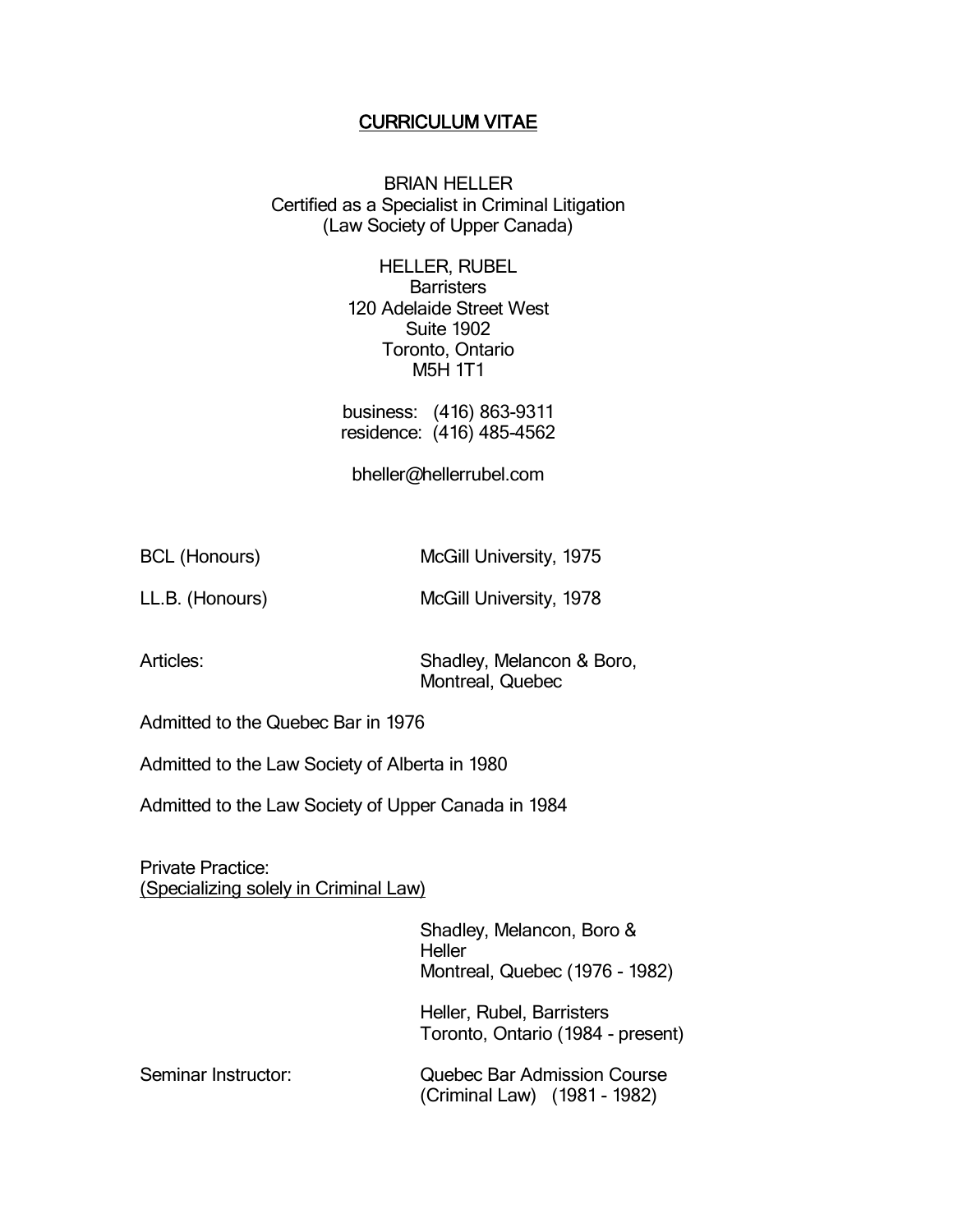|                                                                                                | Law Society of Upper Canada,<br><b>Bar Admission Course</b><br>(Practice Skills: Criminal Law)<br>$(1987 - 1988)$ |  |
|------------------------------------------------------------------------------------------------|-------------------------------------------------------------------------------------------------------------------|--|
|                                                                                                | Law Society of Upper Canada, Bar<br><b>Admission Course</b><br>(Criminal Procedure) (1992-1995)                   |  |
| Sessional Lecturer:                                                                            | McGill University, Faculty of Law<br>(Criminal Law - Senior Level)<br>$(1980 - 1982)$                             |  |
| Lecturer/Instructor:                                                                           | University of Toronto, Faculty of<br>Law<br>(Trial Advocacy)<br>$(1997 - 2001)$                                   |  |
| Sessional Lecturer:                                                                            | Osgoode Hall Law School,<br>Toronto<br>(Criminal Procedure)<br>(1988 - 1992)                                      |  |
| Founding Member and Director of Criminal Justice Section,<br>Canadian Bar Association - Quebec |                                                                                                                   |  |
| Director:                                                                                      | Canadian Bar Association - Ontario<br><b>Constitutional Law and Civil Liberties</b><br>Section (1986 - 1987)      |  |

Vice-Chairman: Canadian Bar Association - Ontario Criminal Justice Section (1986 - 1988) Chairman: Canadian Bar Association - Ontario Criminal Justice Section (1988 - 1990) Director: Ontario Bar Association (formerly Canadian Bar Association - Ontario) Criminal Justice Section (1986 - 2006) Director: The Advocates' Society (1995 - 1998)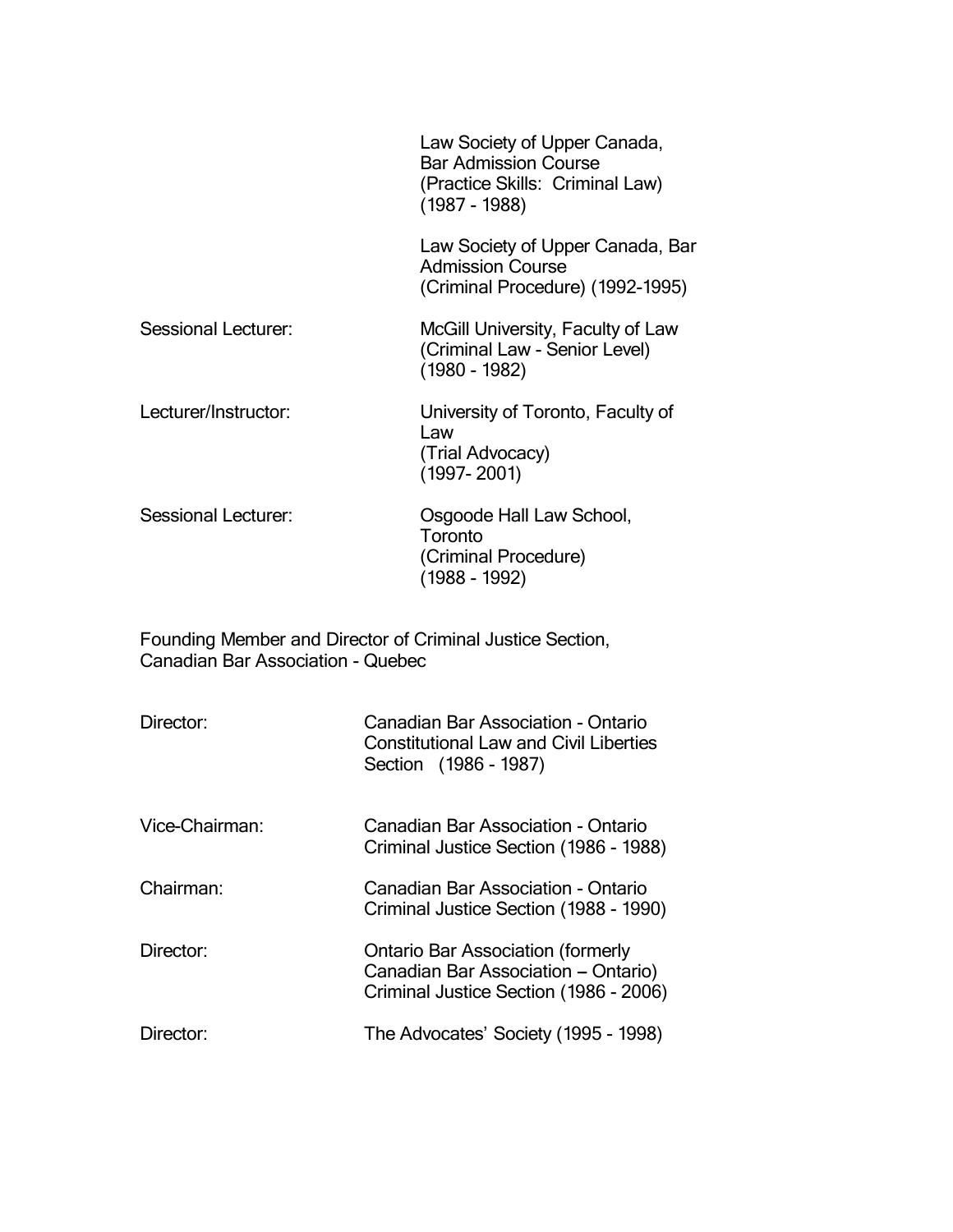| Director:            |     | Ontario Centre for Advocacy Training,<br>Director and Treasurer (O.C.A.T.)<br>(1997 - 1999)                                                                                                                                                               |  |
|----------------------|-----|-----------------------------------------------------------------------------------------------------------------------------------------------------------------------------------------------------------------------------------------------------------|--|
| Past Bar Activities: | (1) | February, 1987: Canadian Bar<br><b>Association - Ontario</b><br>Annual Institute on Continuing<br>Legal Education; Chairman of<br><b>Criminal Law Panel in French</b><br>Section of Program<br>Paper Presented: "The Law of<br><b>Secret Commissions"</b> |  |
|                      | (2) | March, 1987: Canadian Bar<br><b>Association - Ontario</b><br>Young Lawyers' Division:<br><b>Basic Evidence</b><br>Paper Presented: "The Use of<br><b>Character Evidence at Trial"</b>                                                                     |  |
|                      | (3) | June, 1987: Canadian Bar<br><b>Association - Ontario</b><br>Young Lawyers' Division<br><b>Chairman of Criminal Law</b><br>Panel on "Practical Issues and<br><b>Considerations in Criminal</b><br>Law"                                                     |  |
|                      | (4) | November, 1987: Association<br>des juristes d'expression<br>francaise de l'Ontario<br>(A.J.E.F.O.)<br>Chairman of Criminal Law<br>Panel on "Judicial Interim<br><b>Release and Unreasonable</b><br><b>Search and Seizure"</b>                             |  |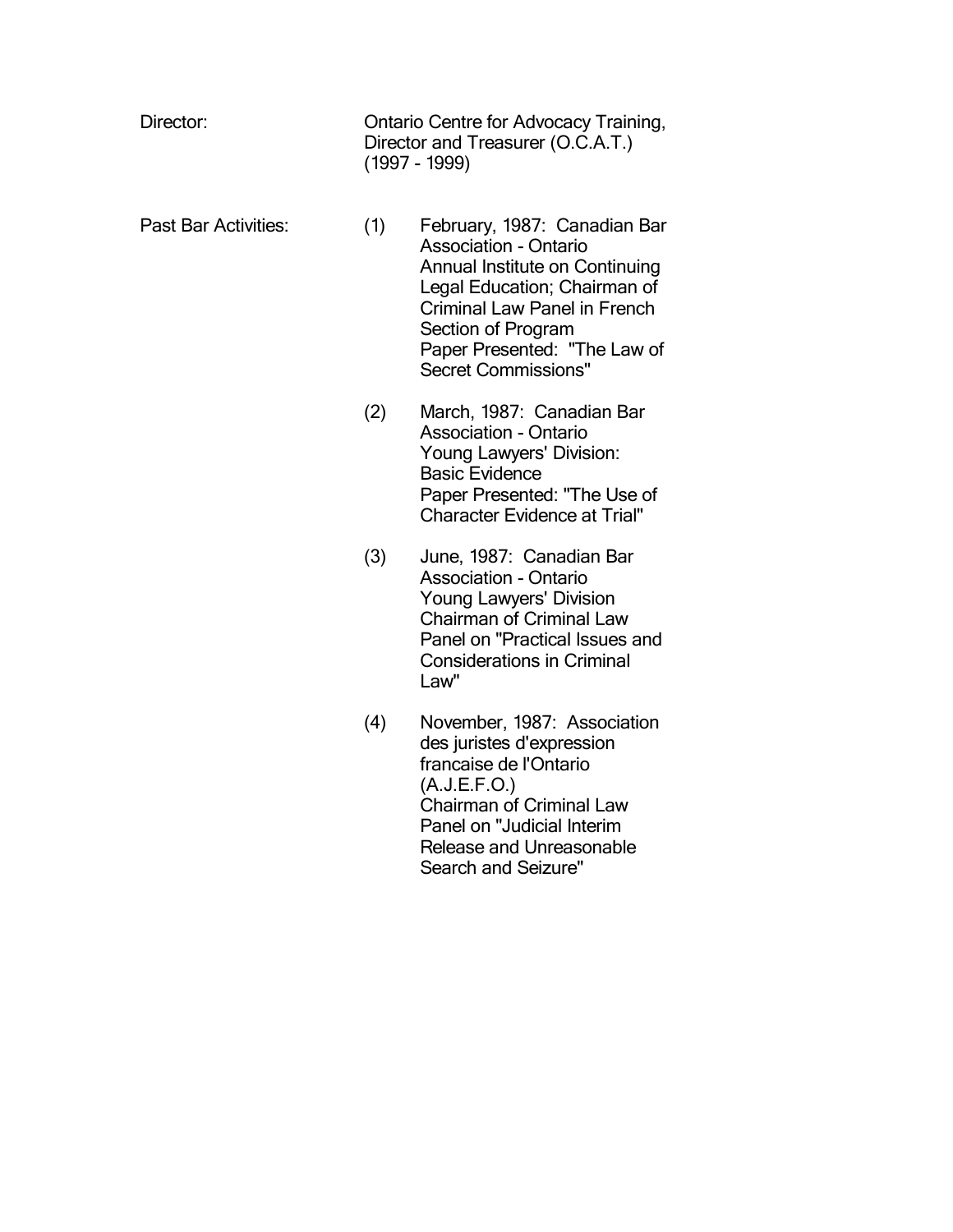- (5) May, 1988: Canadian Bar Association - Ontario Young Lawyers' Division: Criminal Law - Emergency Situations Paper Presented: "Retainers"
- (6) September, 1988: CBAO Criminal Justice Section Panelist: "Character, Similar Fact and Hearsay Evidence"
- (7) October, 1988: Ontario Fire Marshall's College; Guest Panelist: "Preparation of the Defence's Case"
- (8) March, 1989: Canadian Bar Association - Ontario; 1989 Institute of Continuing Legal Education; Criminal Law; Panelist: "Drinking and Driving Offences"
- (9) March, 1989: Canadian Bar Bar Association - Ontario; 1989 Institute of Continuing Legal Education; Paper presented: "Criminal Remedies for Non-Criminal Lawyers"
- (10) June, 1989: Canadian Bar Association - Ontario; Joint Council Meeting - Kingston Panelist: "Contempt of Court"
- (11) November, 1989: A.J.E.F.O. Congres 1989; Panelist: "Ethics and Criminal Law"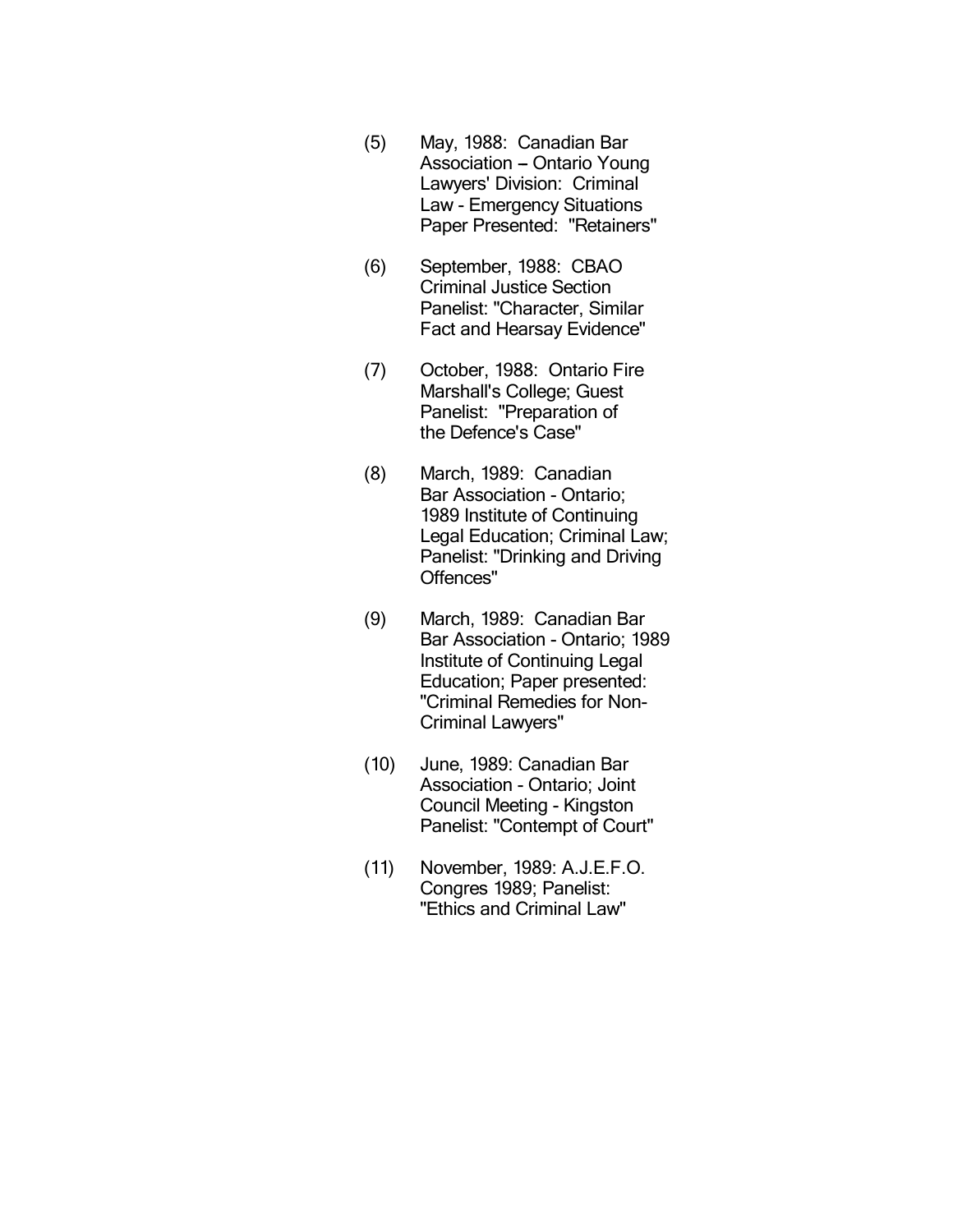- (12) February 1990: Canadian Bar Association - Ontario; 1990 Institute of Continuing Legal Education; Panelist: "Sexual Offences: The Defence Perspective"
- (13) February 1990: Canadian Bar Association - Ontario; 1990 Institute of Continuing Legal Education; Chair of Panel; "Unification of the Criminal Courts"
- (14) April 1991: Canadian Bar Association - Ontario Co-Chair; "Theft, Fraud, Breach of Trust and Other Crimes of Greed"
- (15) December 1992: National Bank Internal Seminar Presentation: "Simultaneous Use of the Criminal and Civil Processes to Seek Redress"
- (16) January 1993: Canadian Bar Association - Ontario's Annual Institute: Panelist: "Character Evidence in Criminal Law"
- (17) June 1993: Canadian Bar Association - Ontario Criminal Justice Section: Chair of Panel: "Sentencing and Correctional Reform"
- (18) September 1994: Canadian Bar Association - Ontario Criminal Justice Section; Chair of Panel: ''Conflict of Interest on Criminal Law''
- (19) April 1995: Ontario Federation of Journalists "Televising of Trials"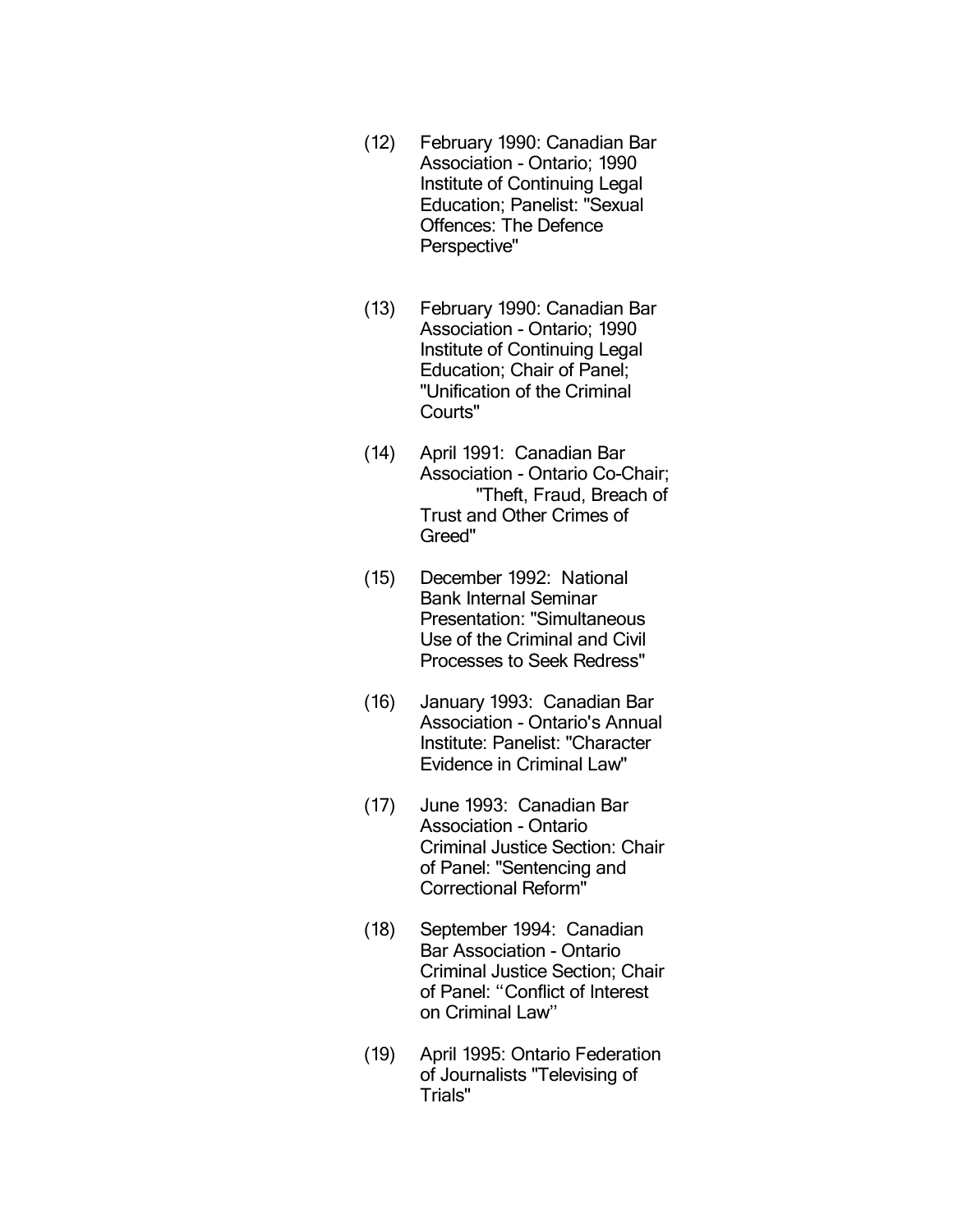- (20) October, 1995: Canadian Bar Association - Ontario Criminal Justice Section; Chair of Panel: ''Solicitor-Client Privilege in the Practice of Law''
- (21) January, 1996: Canadian Bar Association - Ontario Criminal Justice Section; Panelist: "Recent Issues and Developments in Criminal Law / Disclosure''
- (22) February, 1996: Ontario Judges' Association; Panelist: ''Recent Developments in the law of Disclosure\Accessing Third Party Records''
- (23) September, 1996: Canadian Bar Association- Ontario Criminal Justice Section; Panelist: ''The Private Retainer''
- (24) October, 1996: Canadian Bar Association - Ontario Criminal Justice Section; Chair of Panel: ''Prior Inconsistent Statements''
- (25) October, 1996: Workplace Crime Federated Press: ''Commercial Bribery: National and International''
- (26) February 1997: Canadian Bar Association - Ontario\Institute; Chair of Panel: ''Maximizing Your Oral and Written Persuasiveness''
- (27) May, 1997: UJA Federation: Paper Presented: ''Special Investigations: What to do When an Audit Becomes a Criminal Investigation''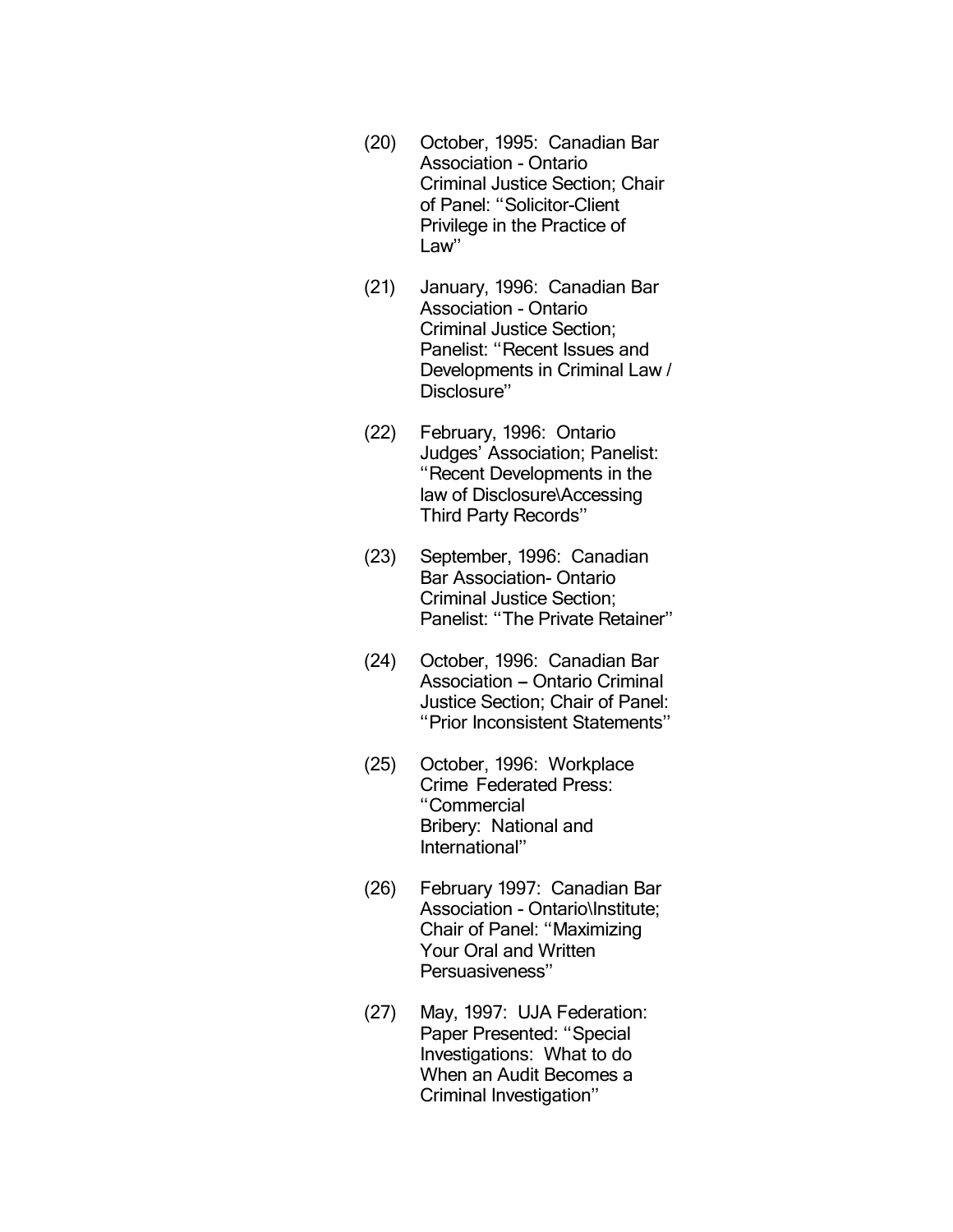- (28) September, 1997: Wilson, Vukelich; Paper presented: Tax Compliance in a Changing World: ''What do you do When Revenue Canada Comes Calling''
- (29) November 25, 1997: The Metropolitan Toronto Lawyers Assocation: Defence Counsel Update: ''Advantageous use of the Disclosure Process and Preliminary Inquiries''
- (30) January, 1998: Canadian Bar Association - Ontario\Institute Panelist: "Recent Issues and Developments in Criminal Law''
- (31) April, 1998: Criminal Lawyers Association - Ontario: Panelist: "Staying Alive in the  $21<sup>st</sup>$ Century - Retainers''
- (32) May, 1999: Law Society of Upper Canada: Speaker: ''The Art of Criminal Cross-Examination"
- (33) May, 1999: Canadian Bar Association - Ontario: Panelist: ''Deep Impact: When Family Law Collides with Criminal Law''
- (34) January, 2000: Canadian Bar Association - Ontario: Institute 2000 Co-Chair of Criminal Justice Section Programme: "Practicing Criminal Law in 2000 and Beyond" Moderator/Panelist: "Professional Ethics, Conflict of Interest, Counsel of Choice"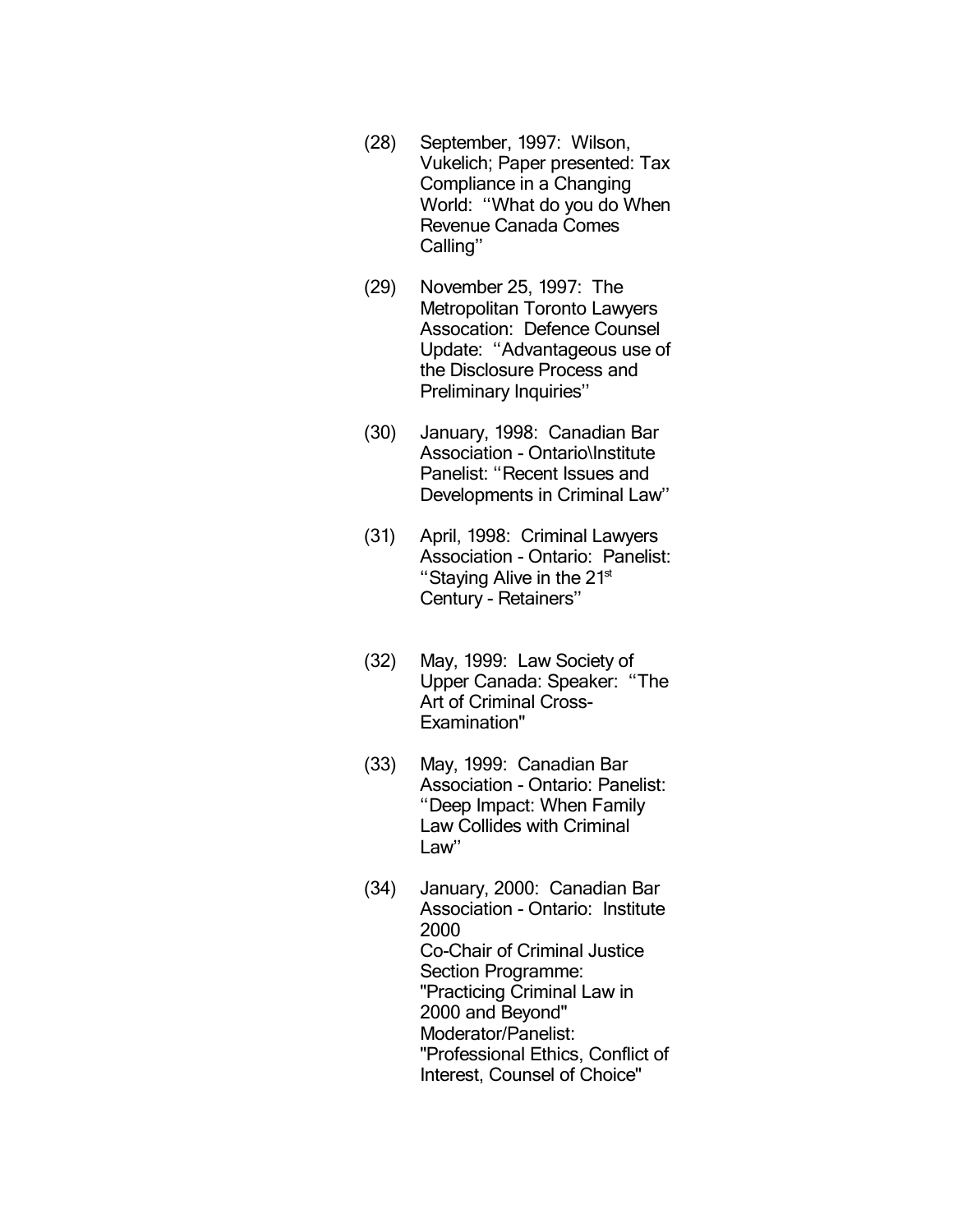- (35) August, 2000: Department of Justice Annual Prosecution Seminar: Panelist: "Administrative Searches"
- (36) January, 2001: The Advocates' Society: Tax Litigation Skills Program: Panelist: "Advocacy Before Trial: Requirements to Produce Documents and Search and Seizure Issues''
- (37) February, 2001:Canadian Bar Association - Ontario: "Institute 2001" Co-Chair of Criminal Justice Section Programme: "Criminal Law Update 2001" Moderator/ Panelist: "Criminal Law Ethics "
- (38) May, 2001: 3rd Annual Canadian Fraud Conference (ACFI) Association of Certified Forensic Investigators of Canada; Paper Presented: "How Safe Are Your Working Papers?"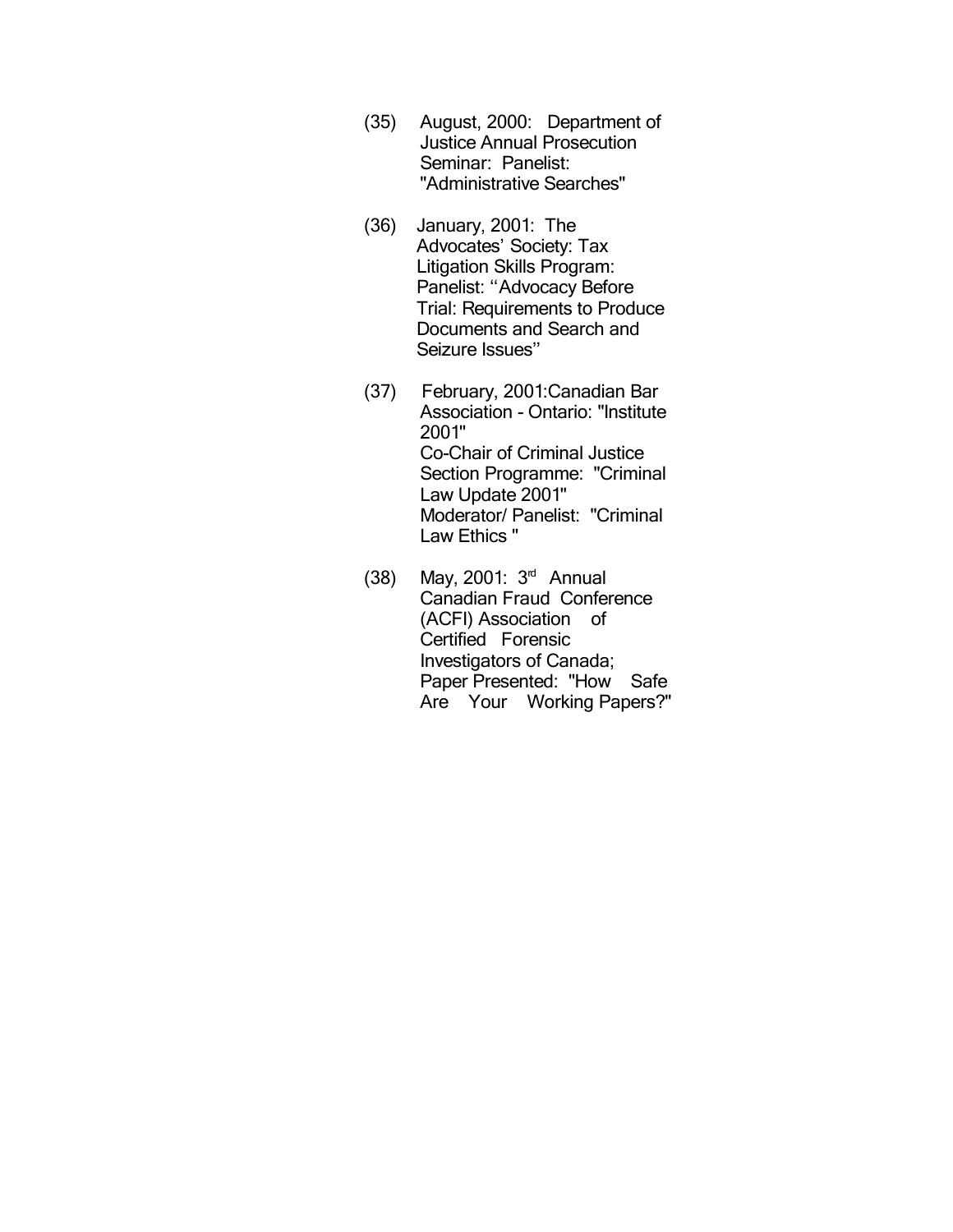- (39) January, 2002: Ontario Bar Association "Institute 2002" Co-Chair of Criminal Justice Programme Moderator: "Credibility and Burden of Proof"
- (40) January, 2002: Ontario Bar Association "Institute 2002" Labour and Employment Law Programme; Panelist: "Interplay Between Employment and Criminal Issues"
- (41) September, 2002: The Canadian Institute of Chartered Accountants "The 4<sup>th</sup> Alliance for Excellence in Investigative and Forensic Accounting Annual Conference" Paper Presented: Criminal Law Update
- (42) January, 2003: Law Society of Upper Canada "What Civil Litigators Need to Know About Criminal Law" Panelist: "Advising Domestic and International Directors During a Criminal Investigation"
- (43) May, 2004: York District Chartered Accountants Association : speech ''Tax Evasion: When the Worlds of the CRA and Chartered Accountants Intersect – How to Avoid a Collision''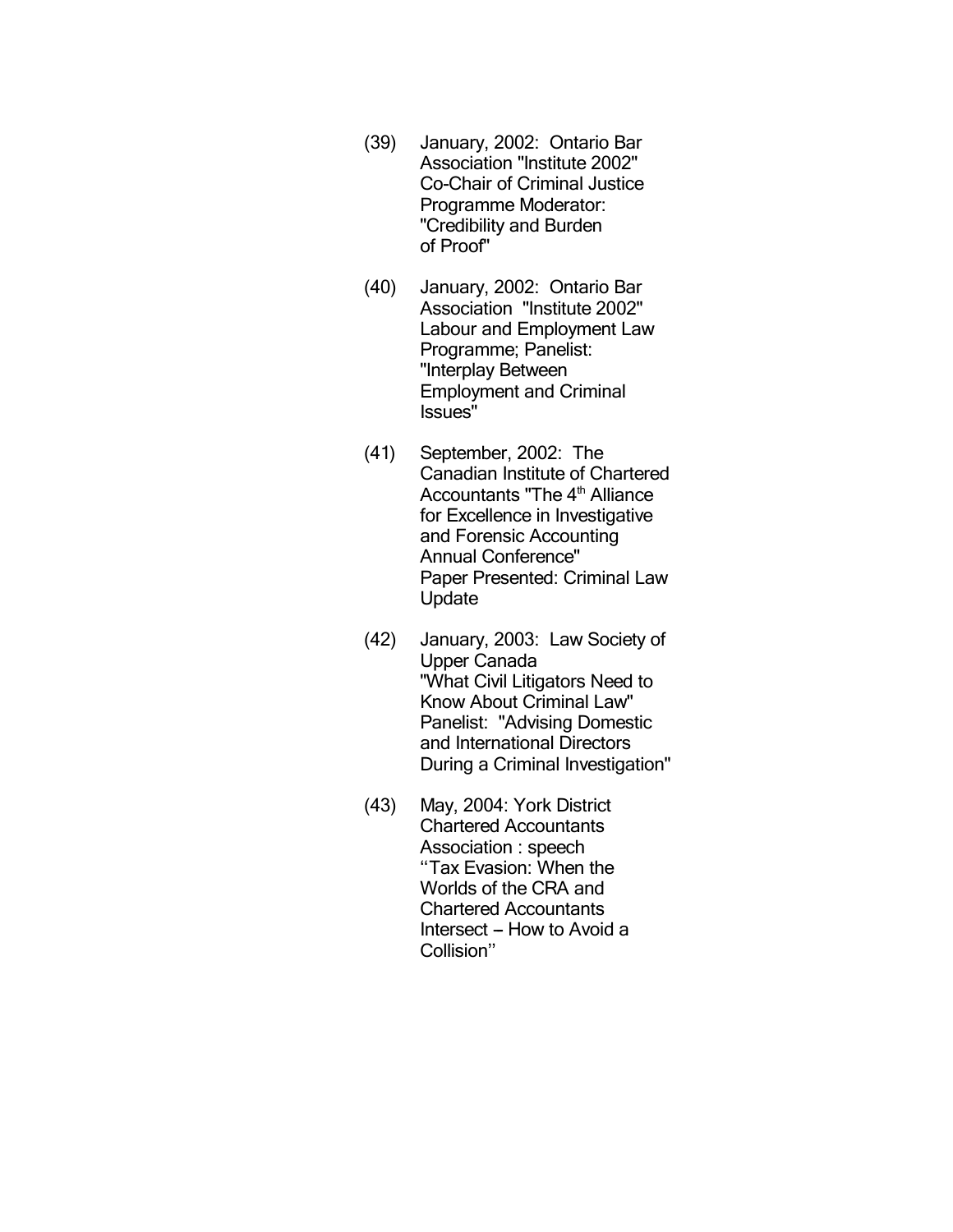- (44) January, 2005: Canadian Bar Association (Competition Law Section) / American Bar Association (Antitrust Section) Panelist: "International Cooperation on Law Enforcement Information Sharing in Cartel Investigations''
- (45) November, 2005: The Canadian Institute's 5<sup>th</sup> Annual Advanced Forum on Securities Litigation. Panelist: ''Winning Strategies for Handling Parallel and Interrelated Cases"
- (46) November, 2005: Osgoode Hall Law School, Continuing Legal Education Program on Search and Seizure Law in Canada; Panelist: "Life After R. v. Jarvis and R. v. Ling. Search Issues for Regulators and Administrative Tribunals''
- (47) December, 2005: LexisNexis Tax Summit: Current Criminal Law Issues Pertaining to Tax Evasion Paper Presented.
- (48) September, 2006: **CTLA** Panelist/Moderator: Civility & Ethics in the Legal Profession Canada and United States: The behaviour of lawyers & judges in and out of court when dealing with each other.
- (49) December, 2006 The Advocates' Society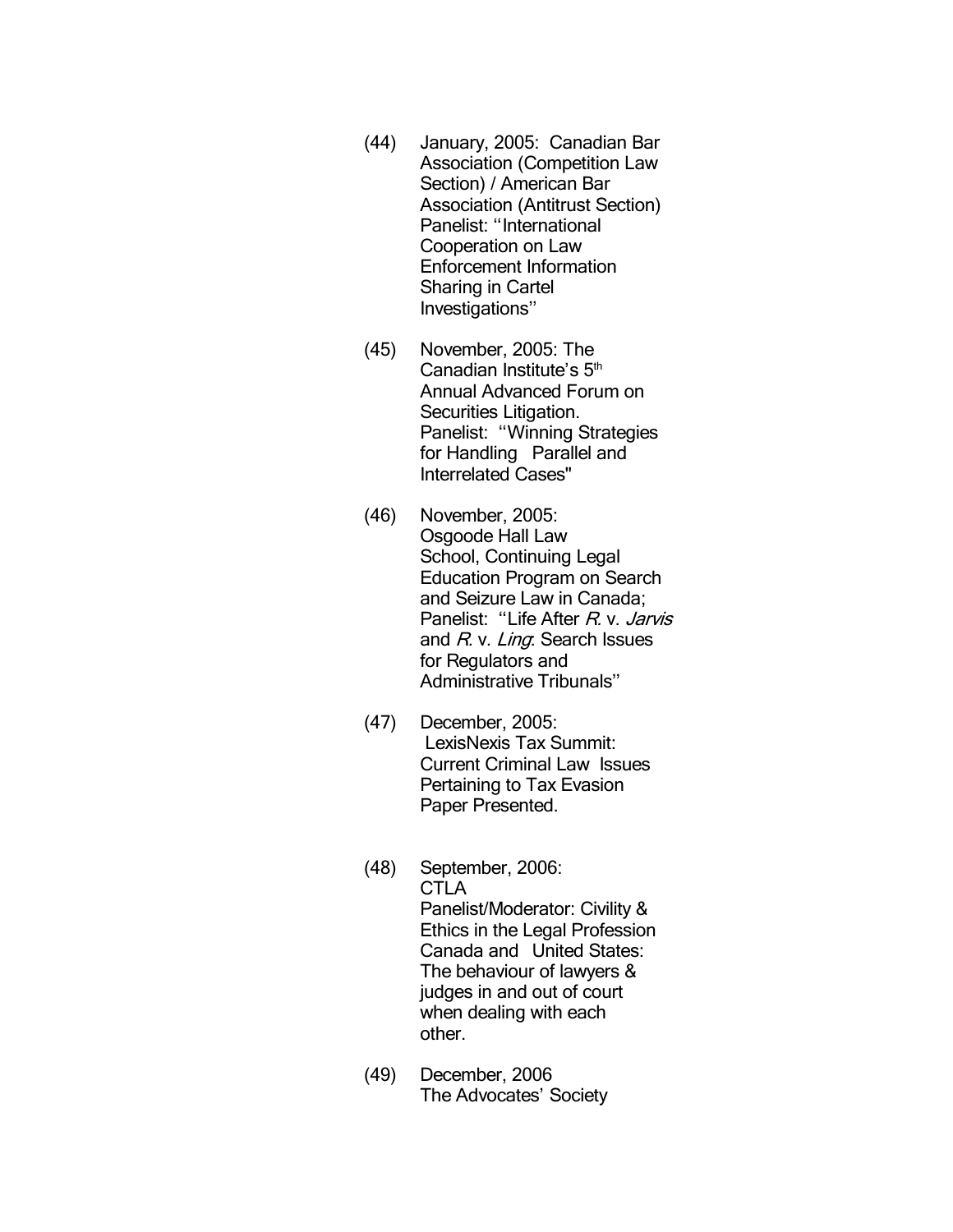**Panelist** Evidence for Criminal Lawyers / Previous Inconsistent Statements

- (50) January 17, 2007 Novotel Ottawa, Ottawa Moderator/Speaker: How to Keep Law Enforcement and the Media Uninterested in Your Procurement Practices: Neutralizing Greed (The Competition Act and The Corruption of Foreign Public Officials Act).
- (51) January 29, 2007 Hyatt Regency Vancouver Moderator/Speaker: How to Keep Law Enforcement and Media Uninterested in Your Procurement Practices: Neutralizing Greed (The Competition Act and The Corruption of Foreign Publc Officials Act).
- (52) November 29, 2007 St. Andrew's Club & Conference Centre, Toronto Moderator/Speaker: Winning Strategies to Litigate and Resolve Dispute in the Capital Market Battleground/ Backdating Stock Options and Corporate Malfeasance: What to Do When the Authorities Show Up.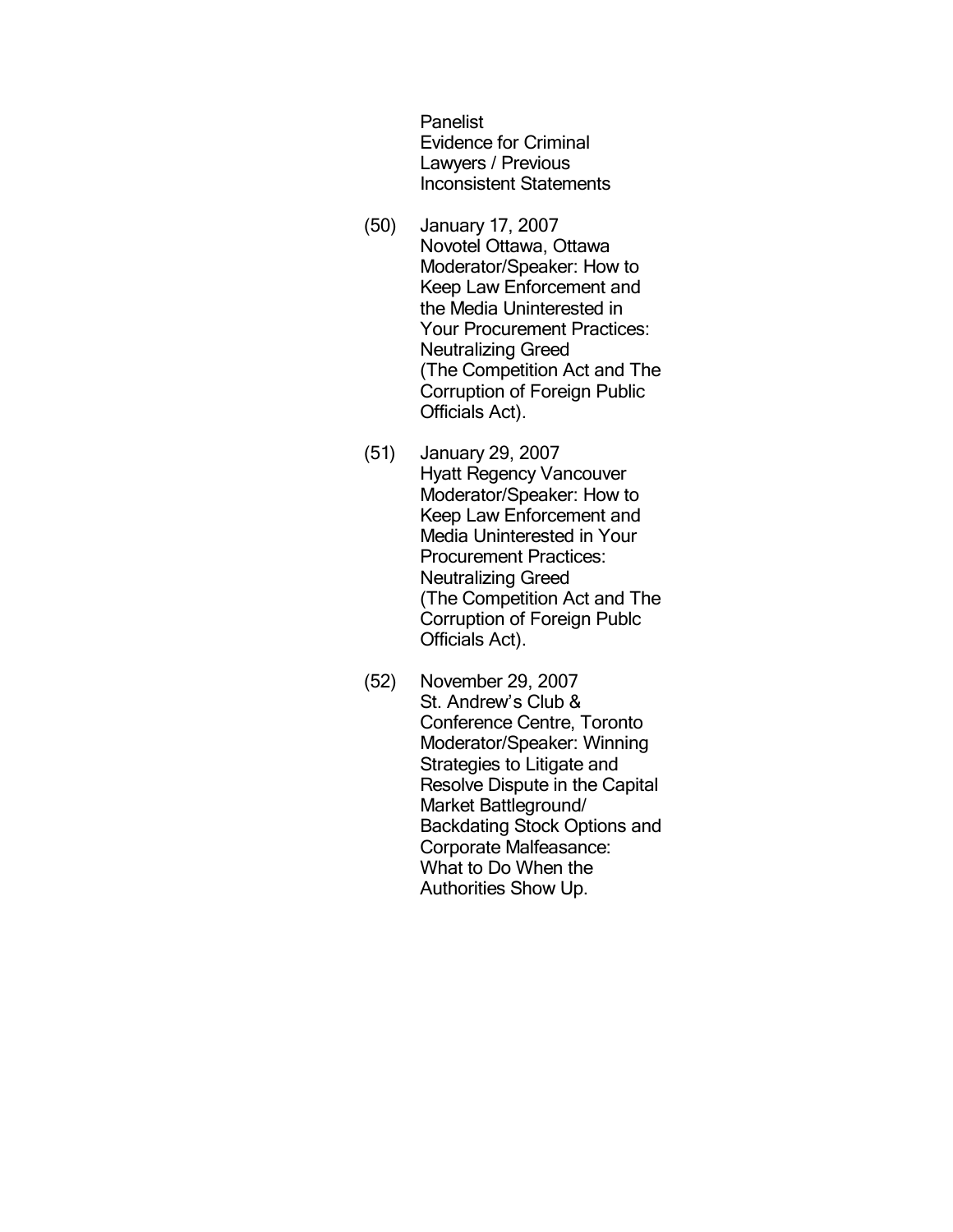- (53) January 15, 2008: York District Chartered Accountants' Association: Speaker: Canada Revenue Agency Enforcement Powers - Practical Considerations.
- (54) February 15, 2008: Rotary Club of Toronto: Speaker: White Collar Crime In the  $21<sup>st</sup>$  Century.
- (55) March 1, 2008: Law Society of Upper Canada: White Collar Crime: Prosecuting and Defending Regulatory and Criminal Proceedings. Speaker: The *Jarvis* Application Explained.
- (56) March 31, 2008: American Conference Institute: Canadian Forum on Bribery and Foreign Corruption Panelist: "Dealing with Suspected and Alleged Violations: Reporting Programs and Disciplinary Procedures''
- (57) June 18, 2009: Public Prosecutions Service Canada and Canada Revenue Agency Conference: Panelist: ''Does What CRA Enforcement Do Matter?''
- (58) September 23, 2009: Federated Press: Security Law for Security Officers & Managers Panelist: "Legal Issues Pertaining to Theft, Interviewing & Interrogation.''